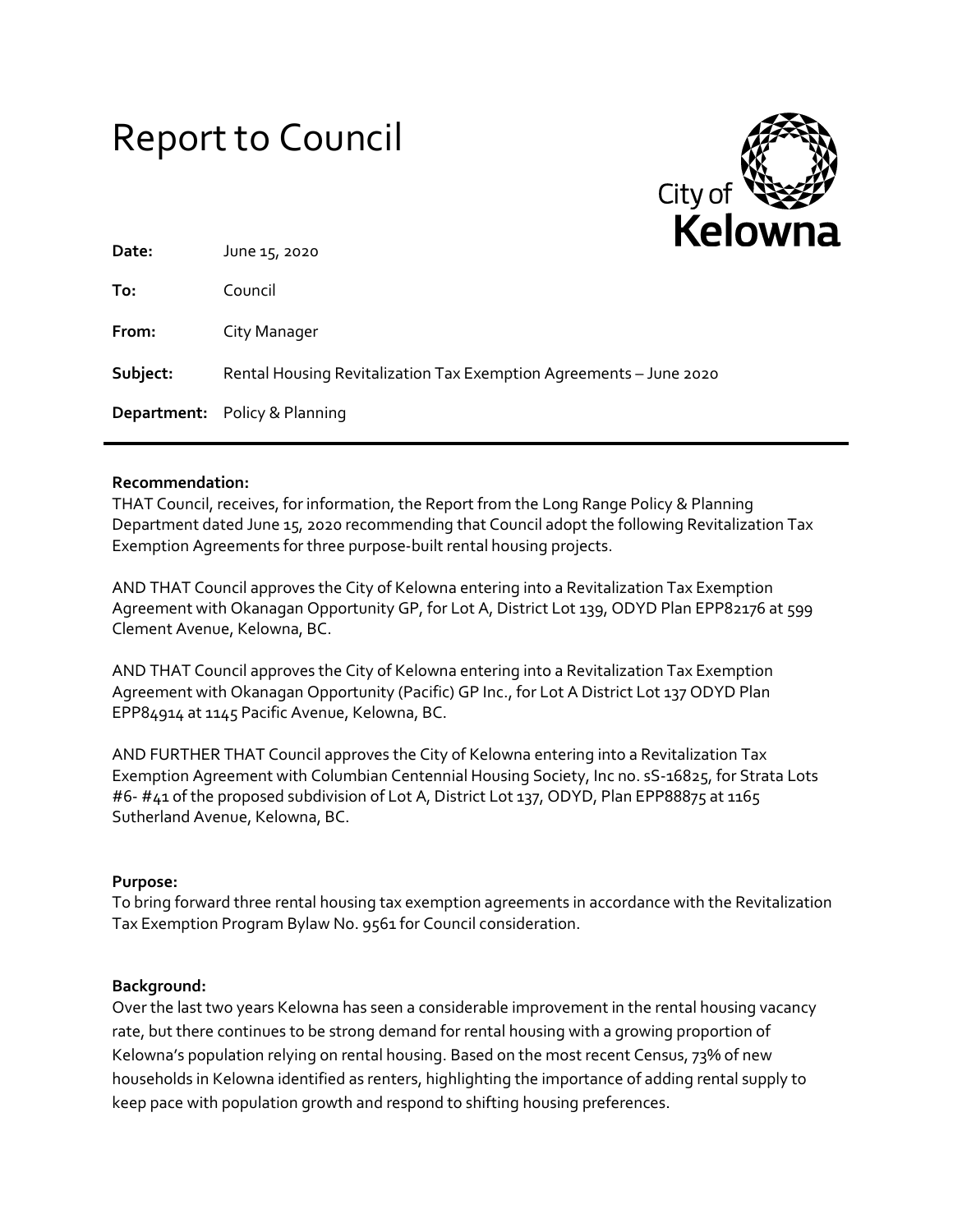To encourage the development of purpose-built rental housing the City of Kelowna provides several financial incentives. One of the incentives is the 10-year Revitalization Tax Exemptions (RTE) for purpose-built rental housing where the proponent meets three key requirements:

- 1. The subject property has a Housing Agreement (for a minimum of 10 years)
- 2. Development complies with the OCP Future Land Use Designation
- 3. The subject property is located within the Core Area or one of the designated Village Centres (i.e., Glenmore Valley or University South)

## **Discussion:**

All three RTE applications meet the rental housing requirements for RTE applications. The applications conform with the OCP Future Land Use designation and are well served by transit and amenities in the Core Area. The projects at 599 Clement Avenue, 1145 Pacific Avenue and 1165 Sutherland Avenue have existing rental housing agreements with the City of Kelowna that were registered on title prior to receiving their rental housing grants in 2019-2020. All three projects align with the City's long-term growth management strategy of focusing growth in the Core Area and Urban Centres. The proposed exemptions will be valid for the ten years based on the timing of occupancy for each project. A draft copy of the RTE Agreement for each project is attached for additional details.

## **Conclusion:**

Although there is demand for long-term purpose-built rental housing the RTE program does come at a financial cost to the City of Kelowna. Based on a preliminary estimate the total tax revenue associated with the 10-year exemption for the 125 purpose-built rental units is approximately \$740,000 or roughly \$6,000 per unit. For these three projects, staff expect that the bulk of the financial impact will occur from 2022-2031 based on the anticipated occupancy dates for the three projects. An annual revenue impact estimate for each project is provided in the table below.

| <b>Property</b>     | <b>Project Details</b> | <b>Estimated 10 Year Revenue Impact</b> |
|---------------------|------------------------|-----------------------------------------|
| 599 Clement Ave     | 58 rental units        | \$350,000                               |
| 1145 Pacific Ave    | 31 rental units        | \$180,000                               |
| 1165 Sutherland Ave | 36 affordable units    | \$210,000                               |

To better understand the broader financial impact of RTE program staff will be preparing a report in late summer 2020. This forthcoming report will provide an overview of the financial impact and value of the program and identify options for how the program could be adapted to reflect the changing market conditions to ensure the RTE program continues to deliver the greatest benefit to the community.

## **Internal Circulation:**

Supervisor, Revenue Divisional Director, Planning & Development Services Department Manager, Policy & Planning Manager, Urban Planning